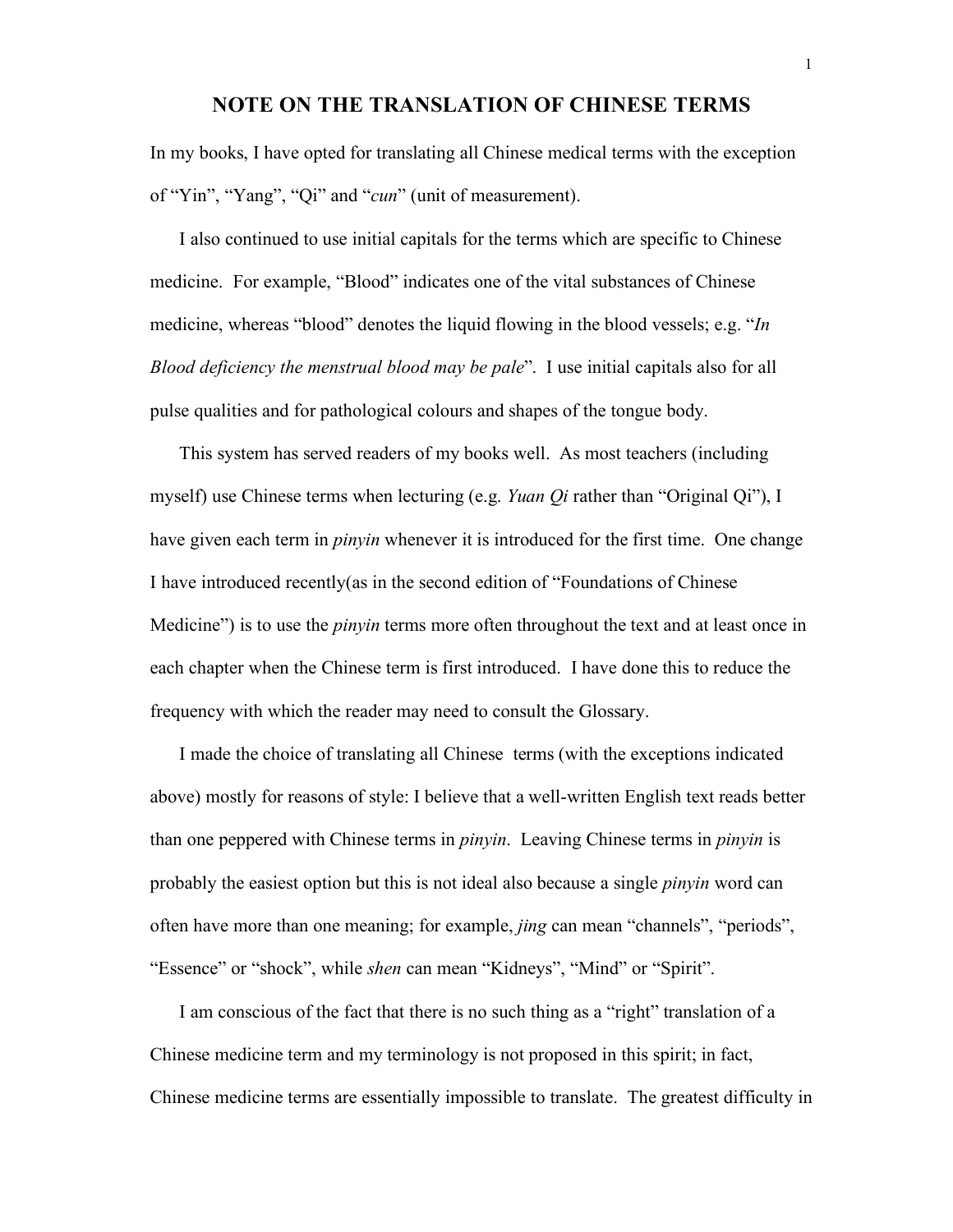translating Chinese terms is probably that a term has many facets and different meanings in different contexts: thus it would be impossible for one translation to be "right" in every situation and every context. For example, the term *jue* (厥 ) has many different meanings; a translation can illustrate only one aspect of a multi-faceted term. In fact, *jue* can mean a state of collapse with unconsciousness; coldness of hands and feet; or a critical situation of retention of urine. In other contexts it has other meanings: e.g. *jue qi* (厥 气 ), a condition of chaotic Qi; *jue xin tong* (厥 心 痛 ), a condition of violent chest pain with cold hands; and *jue yin zheng* (厥 阴 证 ), the Terminal-Yin pattern within the Six-Stage Identification of Patterns characterized by Heat above and Cold below.

Many sinologists concur that Chinese philosophical terms are essentially impossible to translate and that, the moment we translate them, we distort them with a world-view that is not Chinese. Ames is particularly clear about the intrinsic distortion of Chinese concepts when they are translated. He gives examples of Chinese terms that are distorted when translated, such as *Tian* 天 ("Heaven"), *You-Wu* 有 无 ("Being" and "Non-Being"), *Dao* 道 ("Way"), *Xing* 性 ("human nature"), *Ren* 仁 ("benevolence"), *Li* 理 ("Principle"),  $Q_i \stackrel{d}{\le}$  ("primal substance"), etc.<sup>1</sup>

Ames is particularly forceful in rejecting a single, one-to-one translation of a Chinese term into a Western one in the introduction of his book "Focusing the Familiar" (a translation of the Confucian text *Zhong Yong*). <sup>2</sup> Ames says: "*Our Western languages are substance-oriented and are therefore most relevant to the descriptions of a world defined by discreteness, objectivity and permanence. Such languages are ill disposed to describe and interpret a world, such as that of the Chinese, that is primarily*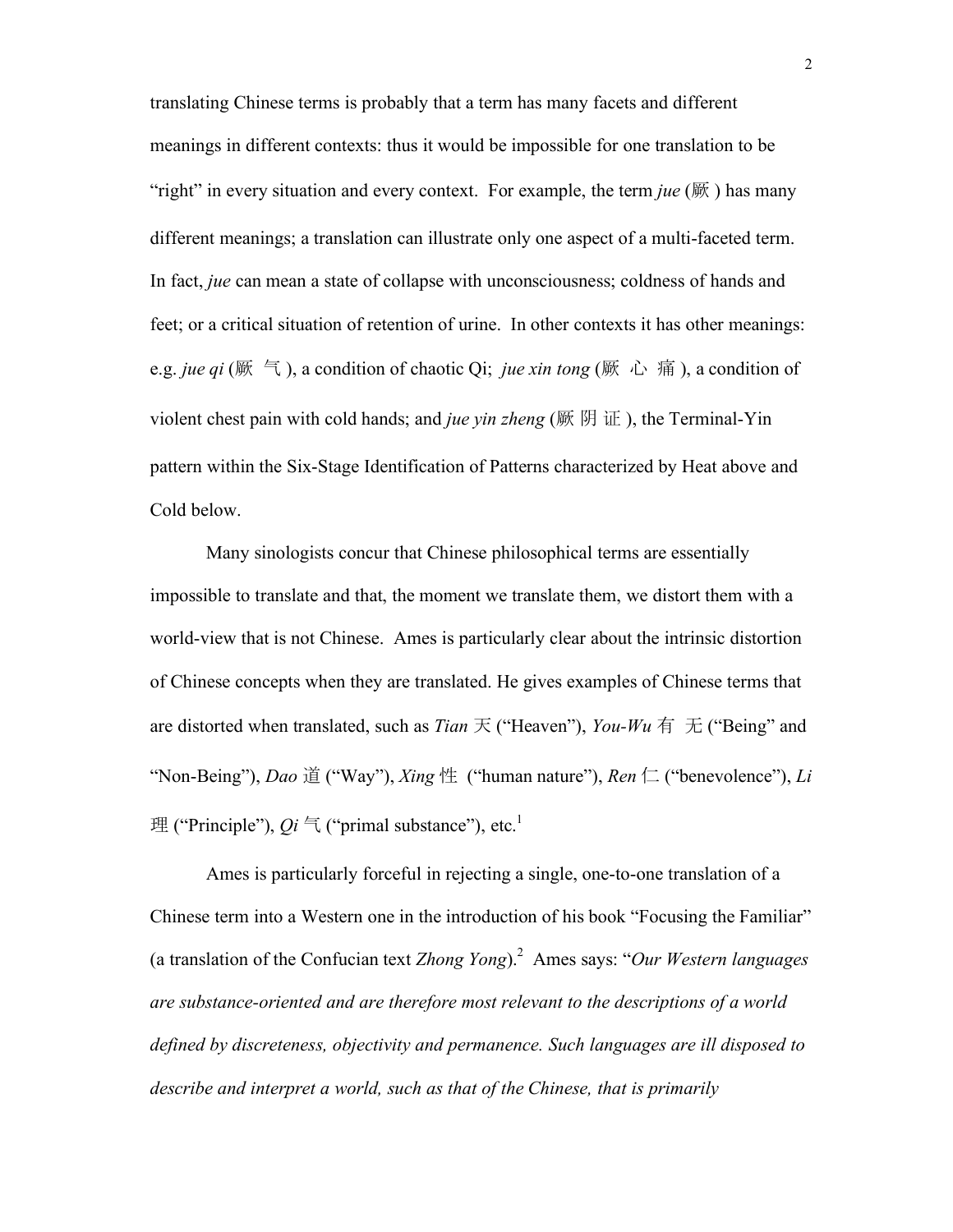*characterized by continuity, process and becoming.*" 3

Ames then gives some examples of what he considers to be serious mis-translations of Chinese philosophical terms. The important thing is that these are not "mis-translations" because the terms are "wrong" but because of the intrinsic difference between Chinese and Western thinking and therefore the inherent inability of Western terms to convey Chinese philosophical ideas. Ames says: "*For example, 'You'* 有 *and 'Wu'* 无 *have often been uncritically rendered as "Being" and "Non-Being." Influential translators, until quite recently, have rendered 'wu xing'* 五 行 *as 'Five Elements'. 'Xing'* 性 *is still most often translated as 'nature'. All these translations promote the fixed and univocal characterizations of objects or essences emergent from a language rooted in a substantialist perspective [our Western languages].*" 4

Ames stresses that the use of a "substances language" (i.e. a Western language) to translate Chinese insights into a world of process and change has led to seriously inappropriate interpretations of the Chinese sensibility. Ames asserts that it is the very difference between Chinese and Western philosophy that makes translation of Chinese terms virtually impossible. He says: "*In the classical traditions of the West, being takes precedence over becoming and thus becoming is ultimately unreal. Whatever becomes is realized by achieving its end – that is, coming into being. In the Chinese world, becoming takes precedence over being. 'Being' is interpreted as a transitory state marked by further transition.*"<sup>5</sup>

Ames then says: "*The Chinese world is a phenomenal world of continuity, becoming and change. In such a world there is no final discreteness. Things cannot be understood as objects. Without this notion of objectivity, there can only be the flux of*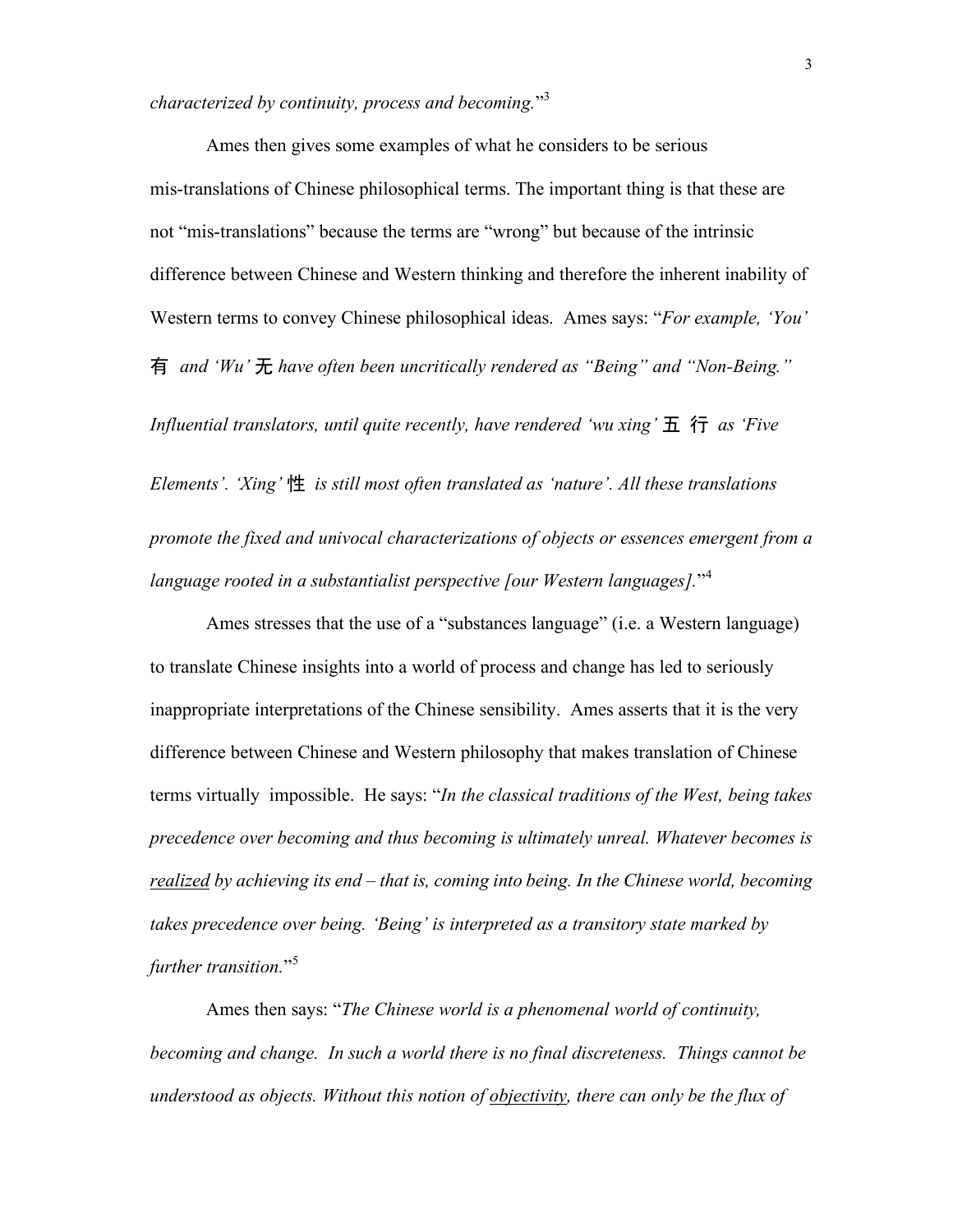*passing circumstances in which things dissolve into the flux and flow. A processive language precludes the assumption that objects serve as references of linguistic expressions. The precise referential language of denotation and description is to be replaced by a language of 'deference' in which meanings both allude to and defer to one another in a shifting field of significance. A referential language [Western language] characterizes an event, object, or state of affairs through an act of naming meant to indicate a particular thing. On the other hand, the language of deference [Chinese] does not employ proper names simply as indicators of particular individuals or things, but invokes hints, suggestions, or allusions to indicate foci in a field of meanings*." 6

As an example of this intrinsic impossibility of translating a Chinese philosophical term into a Western language, Ames then cites Steve Owen's reluctance in translating *shi* 诗 as "poem". Owen says: "*If we translate 'shi' as 'poem', it is merely for the sake of convenience. 'Shi' is not a 'poem': 'shi' is not a thing made in the same way one makes a bed, a painting or a shoe. A 'shi' can be worked on, polished and crafted; but that has nothing to do with what a 'shi' fundamentally 'is'…'Shi' is not the 'object' of its writer: it is the writer, the outside of an inside*." 7

Ames gives various translations of *Li* (a Confucian concept) as an example of how a multiplicity of terms may apply to a single Chinese term and how none of them is "wrong". He says that *Li* have been variously translated as "ritual", "rites", "customs", "etiquette", "propriety", "morals", "rules of proper behaviour" and "worship". Ames says: "*Properly contextualized, each of these English terms can render li on occasion. In classical Chinese, however, the character carries all of these meanings on every occasion of its use.*" <sup>8</sup> This confirms clearly how, by the very translation, we limit a Chinese term that is rich with multiple meanings to a single meaning in Chinese.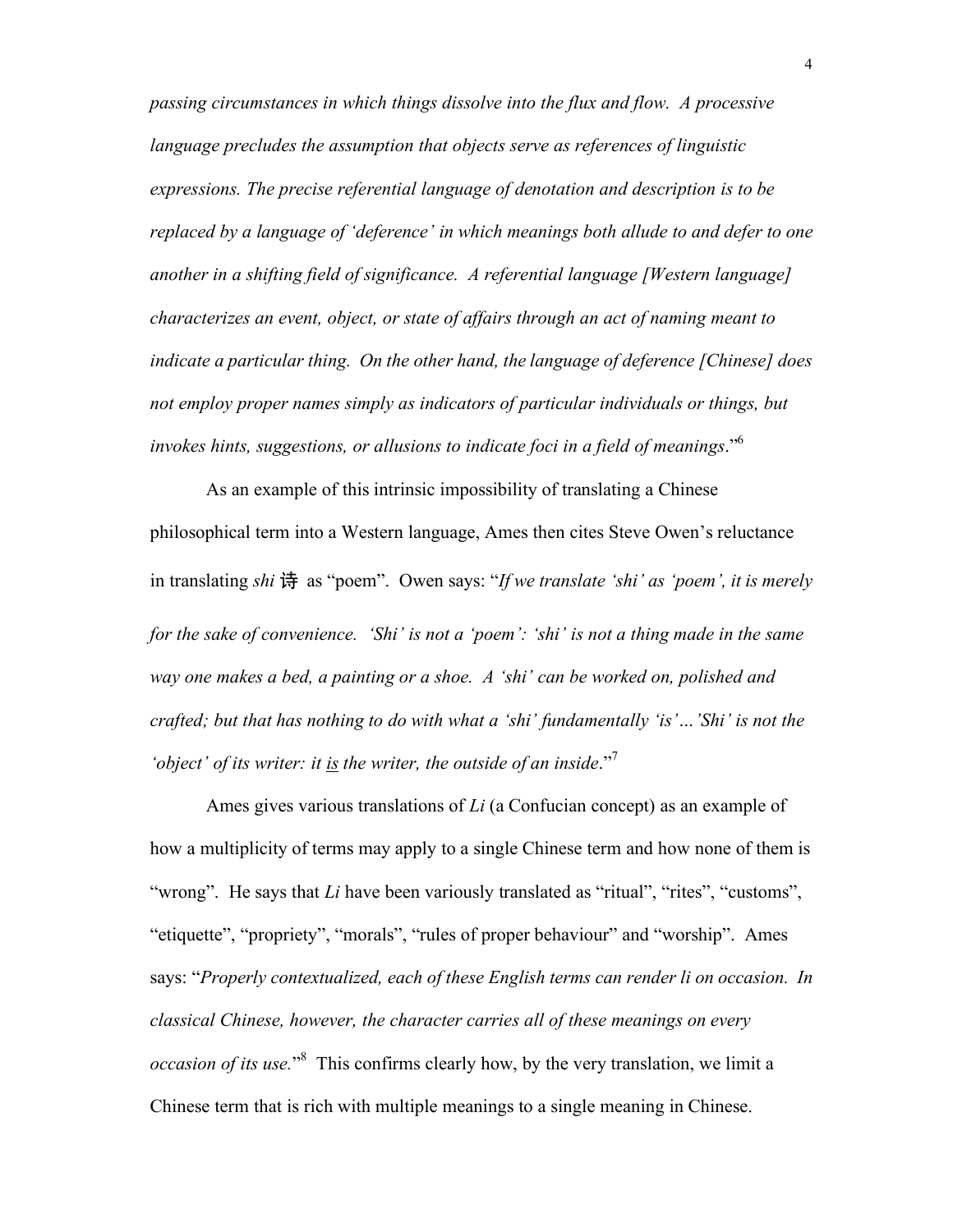Ames says that in classical Chinese philosophical texts, allusive and connotatively rich language is more highly prized than clarity, precision and argumentative rigor. This rather dramatic contrast between Chinese and Western languages with respect to the issue of clarity presents the translator of Chinese philosophical texts with a peculiar burden.

For the Chinese, the opposite of clarity is not confusion, but something like *vagueness*. Vague ideas are really determinable in the sense that a *variety* of meanings are associated with them. Each Chinese term constitutes a field of meanings which may be focused by any of a number of its meanings. Ames says that in the translation of Chinese texts we must avoid what Whitehead called "the Fallacy of the Perfect Dictionary". By this, he means the assumption that there exists a complete semantic repository of terms of which we may adequately characterize the variety and depth of our experience and that, ideally, one may seek a one-to-one correspondence between word and meaning.

With this "fallacy" in mind, Ames and Hall say: "*We challenge the wisdom and accuracy of proposing 'one-to-one' equivalencies in translating terms from one language to another. We introduce the notion of 'linguistic clustering' as an alternative strategy to 'literal translation' that allows us to put the semantic value of a term first by parsing [describe grammatically] its range of meaning according to context, with the assumption that a range of meaning with a different configuration of emphasis is present on each appearance of the term.*" 9

These ideas could not be more apt to illustrate the problems in translating Chinese medicine terms. Of course we must strive for precision and consistency but to think that there is a one-to-one, "right" correspondence between a Chinese medicine idea and a

5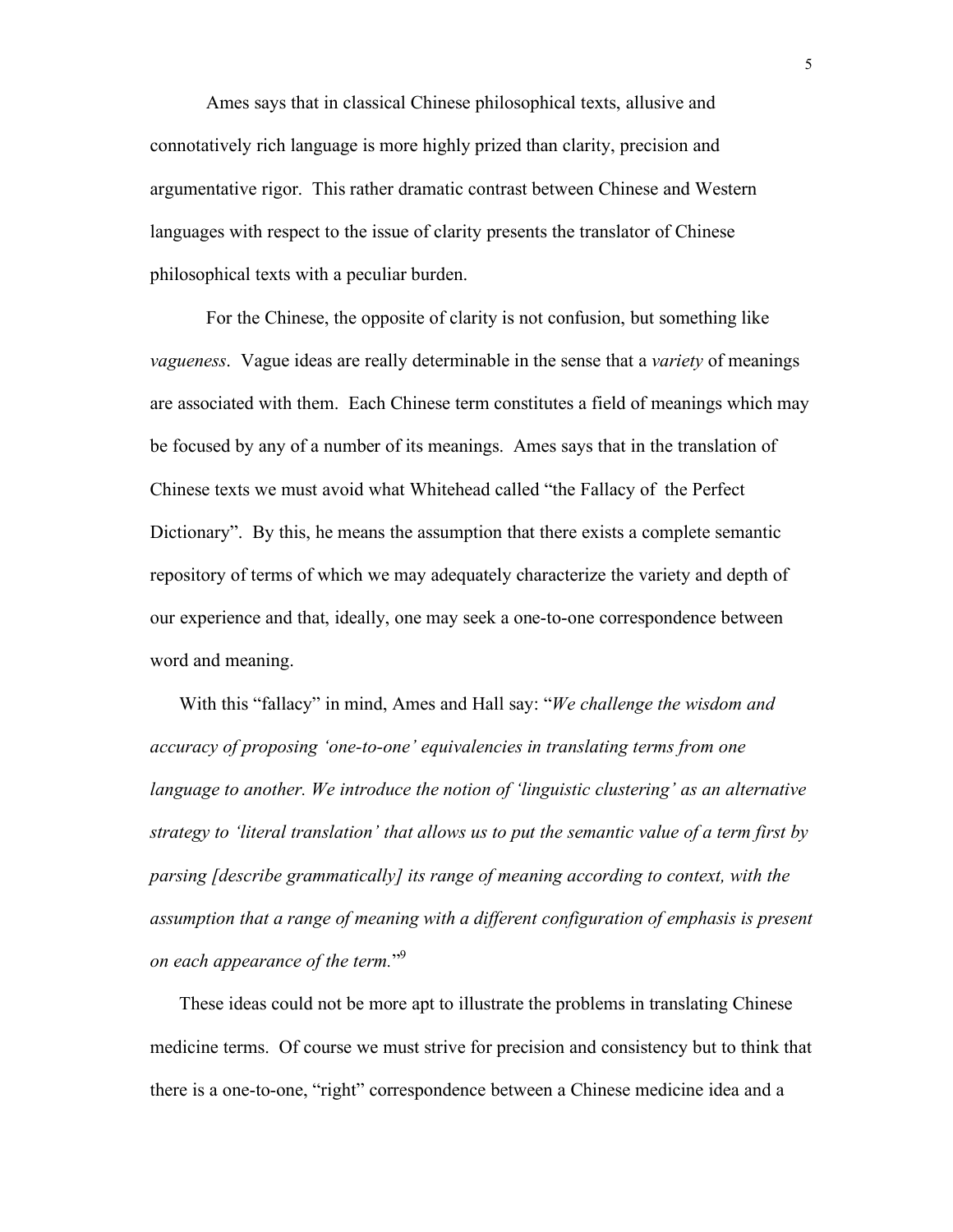Western term is a misunderstanding of the very essence of Chinese medicine.

For example, to say that the only "right" translation of *Chong Mai* is "Thoroughfare Vessel" makes us fall into the trap of what Whitehead calls the "Fallacy of the Perfect Dictionary". Of course, *Chong Mai* can be translated as "Thoroughfare Vessel" but that is only one of its meanings and it is absolutely impossible for a single Western term to convey the richness of ideas behind the word *Chong Mai* (which I translate as "Penetrating Vessel"): to think that we can reduce a rich Chinese medicine idea to a single, one-to-one term in a Western language reveals, in my opinion, a misunderstanding of the very essence of Chinese medicine.

Ames makes this point very forcefully. He says: "*The Fallacy of the Perfect Dictionary is largely a consequence of our analytical bias towards univocity. We would suggest that this bias does not serve us well when approaching Chinese texts. Not only is there the continued possibility of novel experiences requiring appeal to novel terminologies, but also there is seldom, if ever, a simple, one-to-one translation of Chinese terms into Western languages. The allusiveness of the classical Chinese language is hardly conducive to univocal translations. We would contend that, in translating Chinese texts into Western languages, it is most unproductive to seek a single equivalent for a Chinese character. In fact, rather than trying to avoid ambiguity by a dogged use of formally stipulated terms, the translator might have to concede that characters often require a cluster of words to do justice to their range of meanings – all of which are suggested in any given rendering of the character. In fact, any attempt to employ univocal translations of Chinese terms justified by appeal to the criteria of clarity or univocity often reduces philosophical insight to nonsense and poetry to doggerel. Such an approach to translation serves only to numb Western readers to the*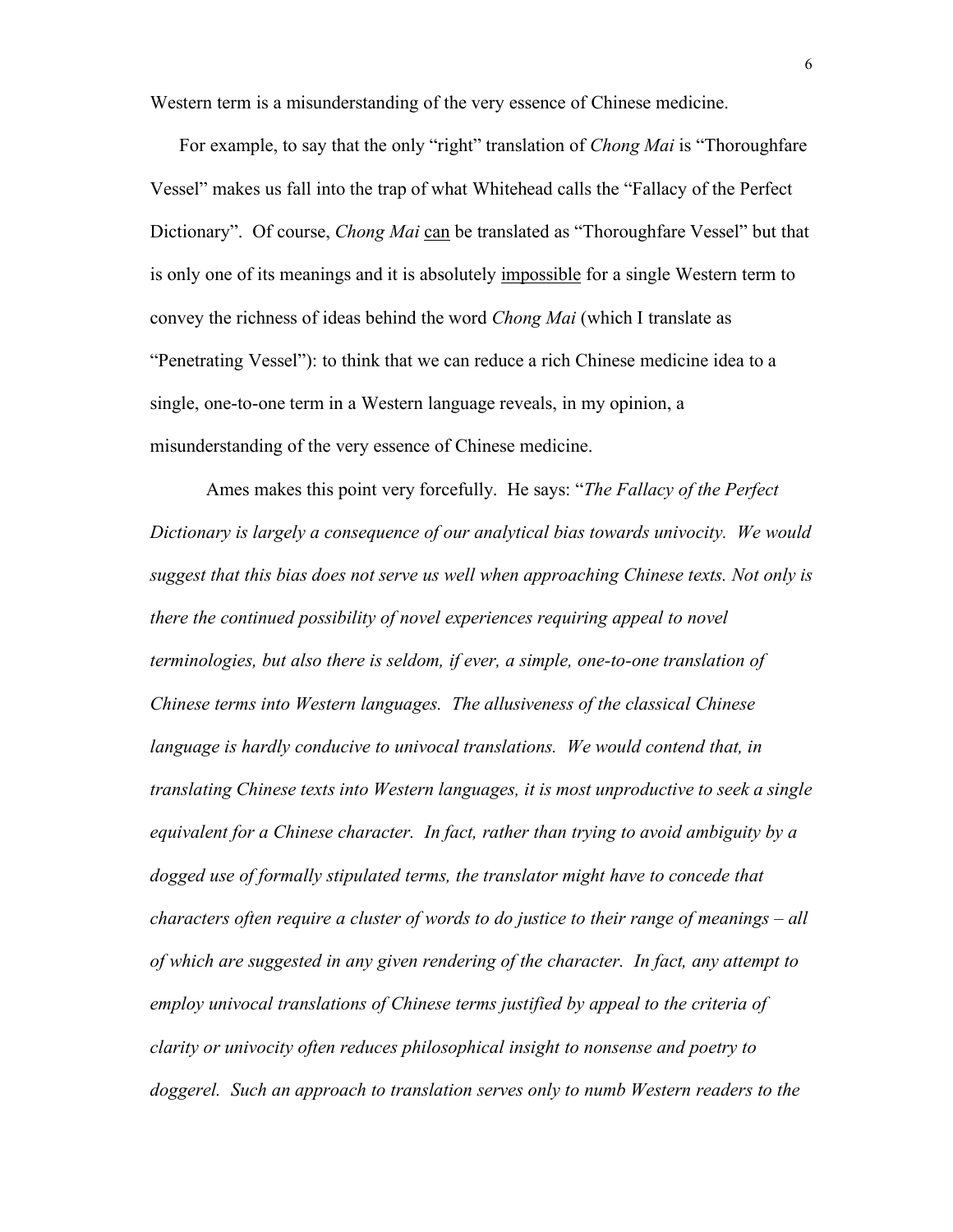*provocative significance harboured within the richly vague and allusive language of the Chinese texts.*"<sup>10</sup>

As an example of the multiplicity of meanings of a Chinese term and therefore of the fact that it is perfectly legitimate to translate a single Chinese idea into more than one term according to different contexts, Ames says that he translates the term *zhong* ("centre" or "central") in the title of the Confucian text sometimes as "focus", sometimes as "focusing" and other times as "equilibrium". Other times, he even translates it as "centre" or "impartiality". He says strongly: "*The Chinese language is not logocentric. Words do not name essences. Rather, they indicate always-transitory processes and events. It is important therefore to stress the gerundative character of the language. The language of process is vague, allusive and suggestive*." 11

According to Ames, in the field of philosophy, two terms particularly stand out as being influenced by a Western thinking when translated, i.e.*Tian* ("Heaven") and *Ren* ("benevolence"). Ames says: "*When we translate Tian as 'Heaven', like it or not, we invoke in the Western reader a notion of transcendent creator Deity, along with the language of soul, sin and afterlife…When we translate Ren as "benevolence", we psychologize and make altruistic a term which originally had a radically different range of sociological connotations. Being altruistic for example, implies being selfless in the service of others. But this "self-sacrifice" implicitly entails a notion of "self" which exists independently of others and that can be surrendered – a notion of self which we believe is alien to the world of the Analects [of Confucius]: indeed, such a reading* [of the term "ren"] *transforms what is fundamentally a strategy for self-realization into one of self-abnegation*." 12

With regard to Chinese medicine, the term *Xue* 血 ("Blood") is a good example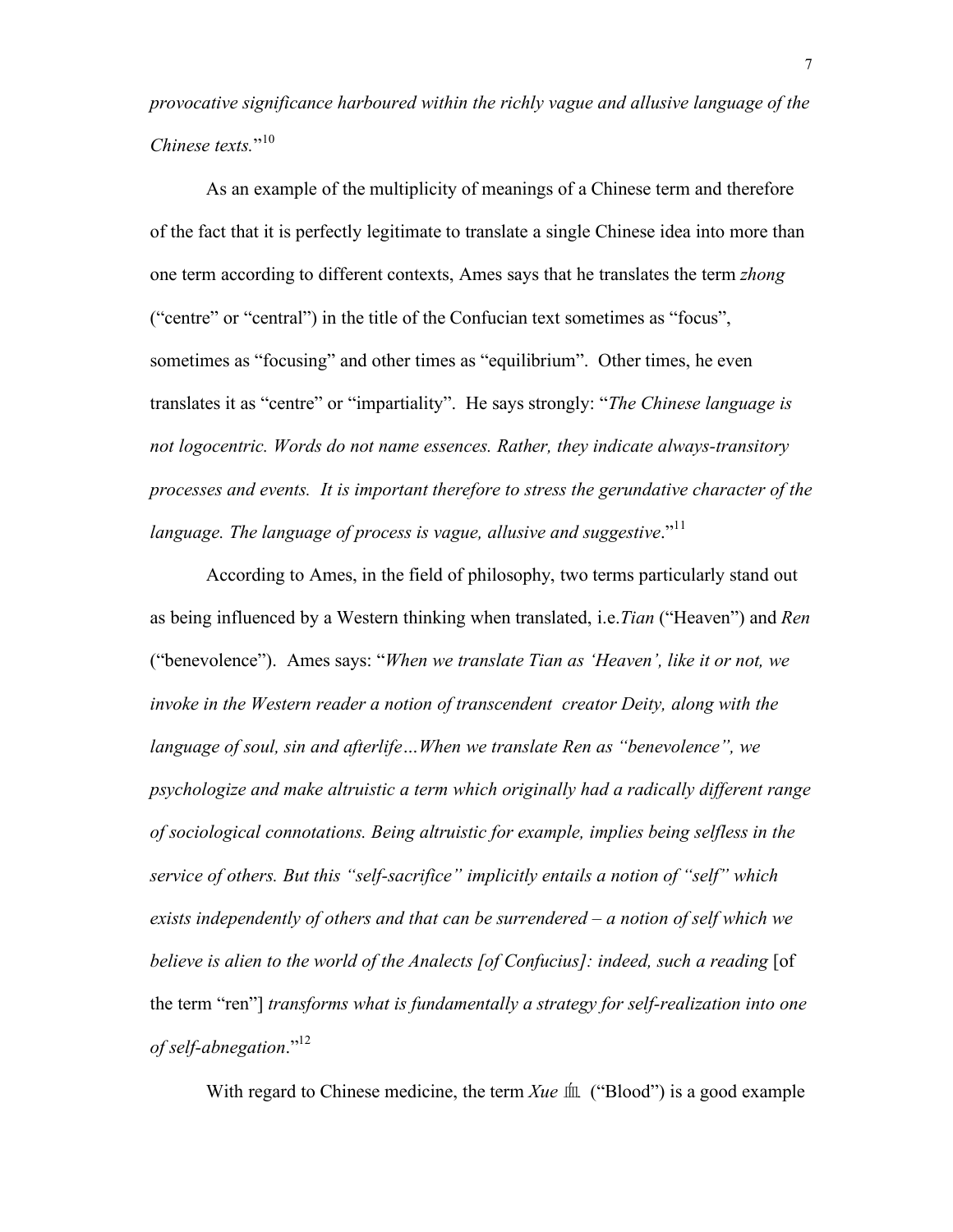of the above-mentioned problem reported by Ames. When we translate the word *Xue* as "Blood" we immediately alter its essential character and give it a Western medical connotation; in fact, in Chinese medicine, *Xue* is itself actually a form of Qi and one that is closely bound with Nutritive Qi (*Ying Qi*). Indeed, the term *mai* 脉 appearing in the "Yellow Emperor's Classic of Internal Medicine" is often ambiguous as it sometimes clearly refers to the acupuncture channels and other times to the blood vessels.

After highlighting the problems in translating Chinese terms, Ames confirms that a single Chinese term may have different meaning in different contexts. For example, the term *shen* 神 in some cases means "human spirituality", in others it means "divinity".<sup>13</sup> As he considers only the philosophical meanings of the word *shen*, we could actually add many others in the context of Chinese medicine, e.g. "mind", "spirit", "lustre" (in the context of diagnosis).

Graham says: "*Every Western sinologist knows that there is no exact equivalent in his own language for such a word as ren* 仁 *or de* 德, *and that as long as he thinks of it as synonymous with "benevolence" or "virtue" he will impose Western preconceptions on the tought he is studying.*" 14

Ames then surveys the options that are presented to a translator and seems to favour simply transliterating the Chinese terms and leave them untranslated. He says: "*To some, this approach may appear to be simply the laziest way out of a difficult problem. But "ritual" has a narrowly circumscribed set of meanings in English, and Li an importantly different and less circumscribed set. Just as no Indological scholar would look for English equivalent for 'karma', 'dharma' and so on, perhaps it is time to do the same for classical Chinese, the homonymity of the language notwithstanding.*" 15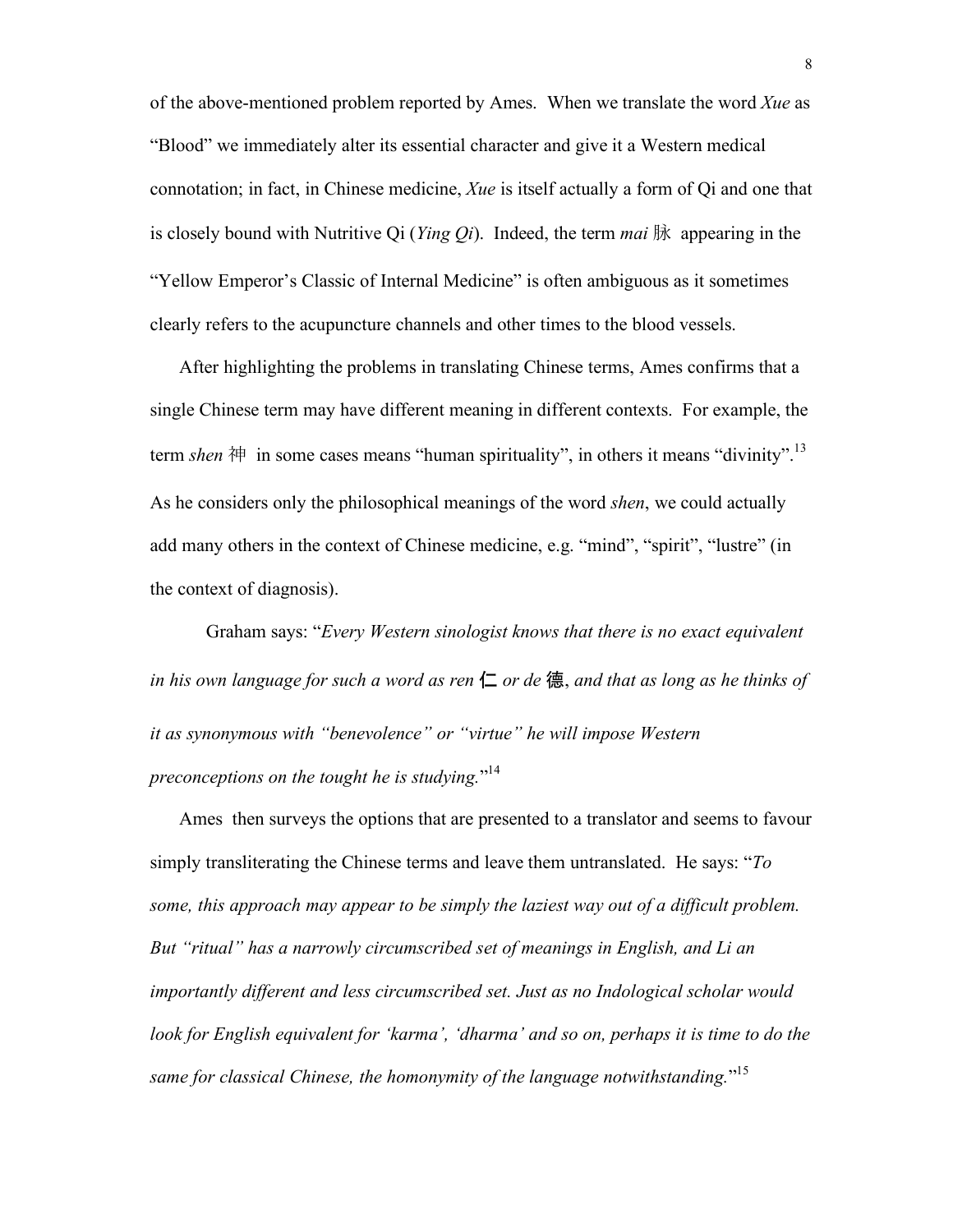Hall confirms that a single Chinese term may have a plurality of meanings. He says: "*The Chinese have traditionally affirmed as the ground of their intellectual and institutional harmony the recognition of the co-presence of a plurality of significances with which any given term might easily resonate*." 16

Finally, another sinologist, Yung Sik Kim, discusses the difficulty presented by the plurality of meanings of a single Chinese term. He says: "*I have adopted the policy of sticking to one English translation for a particular Chinese word whenever possible…Of course, exceptions cannot be avoided altogether. I have had to resort to different translations for such characters as 'xin'* 心 *which means both 'heart' and 'mind'; 'tian'* 天 *, both 'heaven' and 'sky'*." 17

In another passage, Yung Sik Kim affirms that transliteration of a Chinese term with a plurality of meanings is the only alternative: "*The term 'li'*理 *is difficult to define. It is difficult even to translate because there is no single word in Western languages that covers all facets of what 'li' meant to the traditional Chinese mind. The existence of many translations for the term, which often leaves transliteration as the only viable option, bespeaks the difficulty.*" 18

Although a diversity of translation of Chinese terms may present its problems, these are easily overcome if an author explains the translation in a glossary and, most importantly, explains the meaning of a given Chinese term in its context (in our case, Chinese medicine).

In my books, I have chosen to translate all Chinese medicine terms rather than using *pinyin* purely for reasons of style as a sentence written half in English and half in *pinyin* is often awkward. Moreover, if we use *pinyin* terms in writing, it could be argued that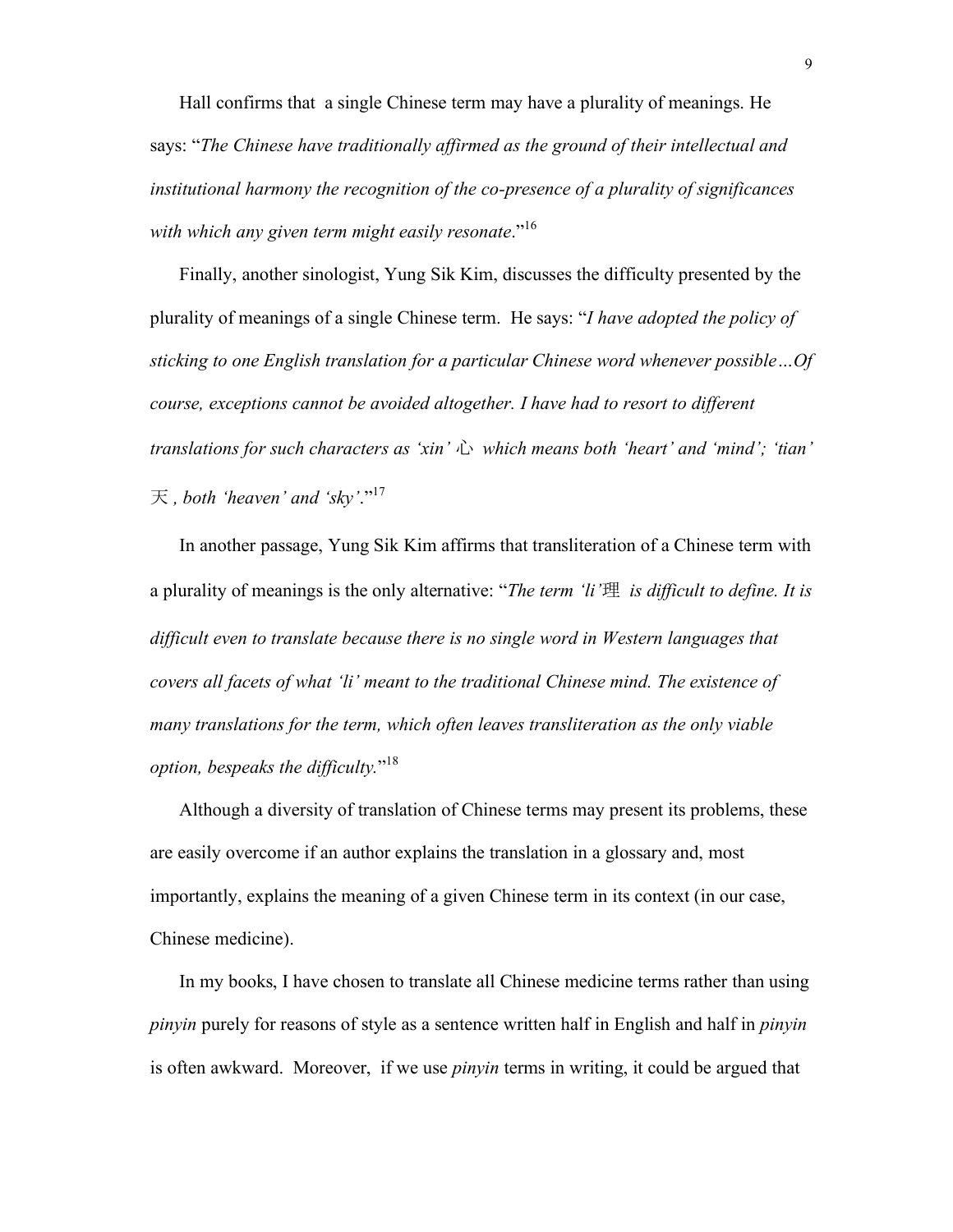we should be consistent and use *pinyin* terms for *all* Chinese medicine terms and this would not make for very clear reading. Consider the following sentence: "*To treat Pi-Yang Xu we adopt the zhi fa of bu pi and wen Yang*" ("To treat Spleen-Yang deficiency we adopt the treatment principle of tonifying the Spleen and warming Yang").

Moreover, the problem arises only in the written form as, in my experience, most lecturers in colleges throughout the Western world normally prefer using *pinyin* terms rather than their counterparts in English (or any other Western languages). Thus, a lecturer will refer to Kidney-*Jing* rather than "Kidney-Essence". Indeed, when I myself lecture, I generally use the *pinyin* terms rather than their English translation. Again, most lecturers use a pragmatic approach translating some terms into English (such as "treatment principle" instead of "*zhi fa*") and leaving others in *pinyin* such as "*Yuan Qi*" or "*Chong Mai*".

When I lecture I always try to give the participants an idea of the meaning of a particular Chinese character and its significance and application in Chinese medicine. Indeed, the use of *pinyin* when lecturing renders Chinese medicine truly international as I can lecture in the Czech Republic and mention *Jing*, *Yang Qiao Mai*, *Wei Qi*, etc., knowing that I will be understood by everyone.

A diversity of translation of Chinese terms may even have a positive aspect as each author may highlight a particular facet of a Chinese term so that diversity actually enriches our understanding of Chinese medicine. If someone translates *Zong Qi* (宗 气) as "Initial Qi", for example, we learn something about that author's view and understanding of *Zong Qi*; the translation cannot be branded as "wrong" (I translate this term as "Gathering Qi"). Another example: if someone translates *yang qiao mai* as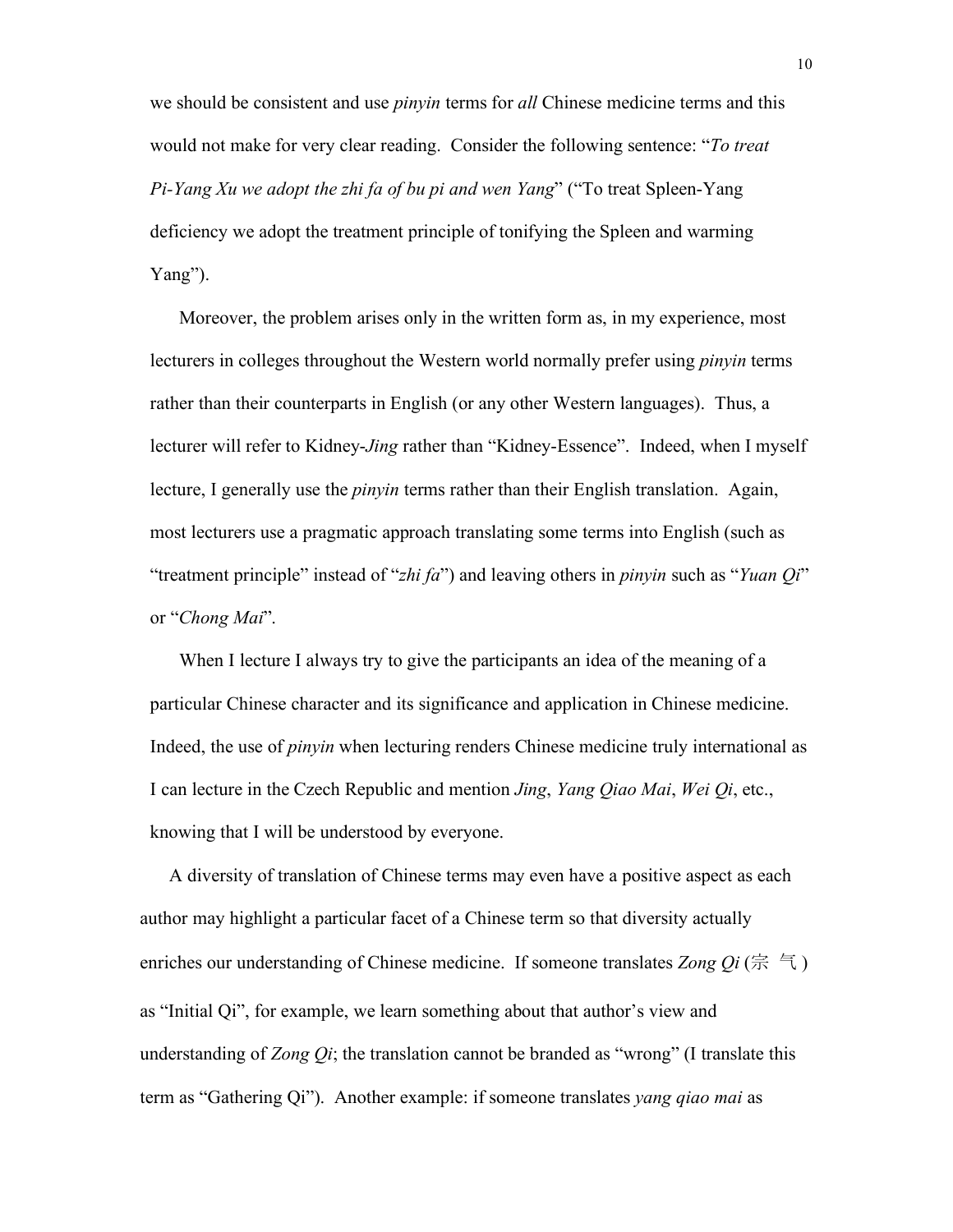"Yang Motility Vessel", the translation captures one aspect of this vessel's nature; again, this could not be defined as wrong (I translate the name of this vessel as "Yang Stepping Vessel").

Trying to impose a standard, "right" translation of Chinese medicine terms may lead to suppression of healthy debate; I therefore hope that readers will continue to benefit from the diversity of translation of Chinese medical terms and draw inspiration from the rich heritage of Chinese medicine that it represents.

I firmly believe that the future lies not in trying to establish a rigid, embalmed, fossilized, "right" terminology based on single, one-to-one translations of Chinese ideas. Indeed, I believe this is a potentially dangerous trend as it would, in my opinion, lead students and practitioners away from the richness of Chinese language and richness of meanings of Chinese medicine ideas. The adoption of a standardized, "approved" terminology of Chinese medical terms may indeed, in time, divorce students and practitioners from the essence of Chinese medicine. If an "official", standardized translation of Chinese terms took hold, then students would be less inclined to study the Chinese terms to explore their meaning.

Ames and Hall make the same point: "*Such translations have been 'legitimized' by their gradual insinuation into the standard Chinese-English dictionaries and glosses. By encouraging the uncritical assumption in those who consult these reference works that this formula of translations provides the student with a 'literal' rendering of the terms, these lexicons have become complicit in an entrenched cultural equivocation that we strive to avoid.*" 19

They then further make the point that using a one-to-one translation of Chinese terms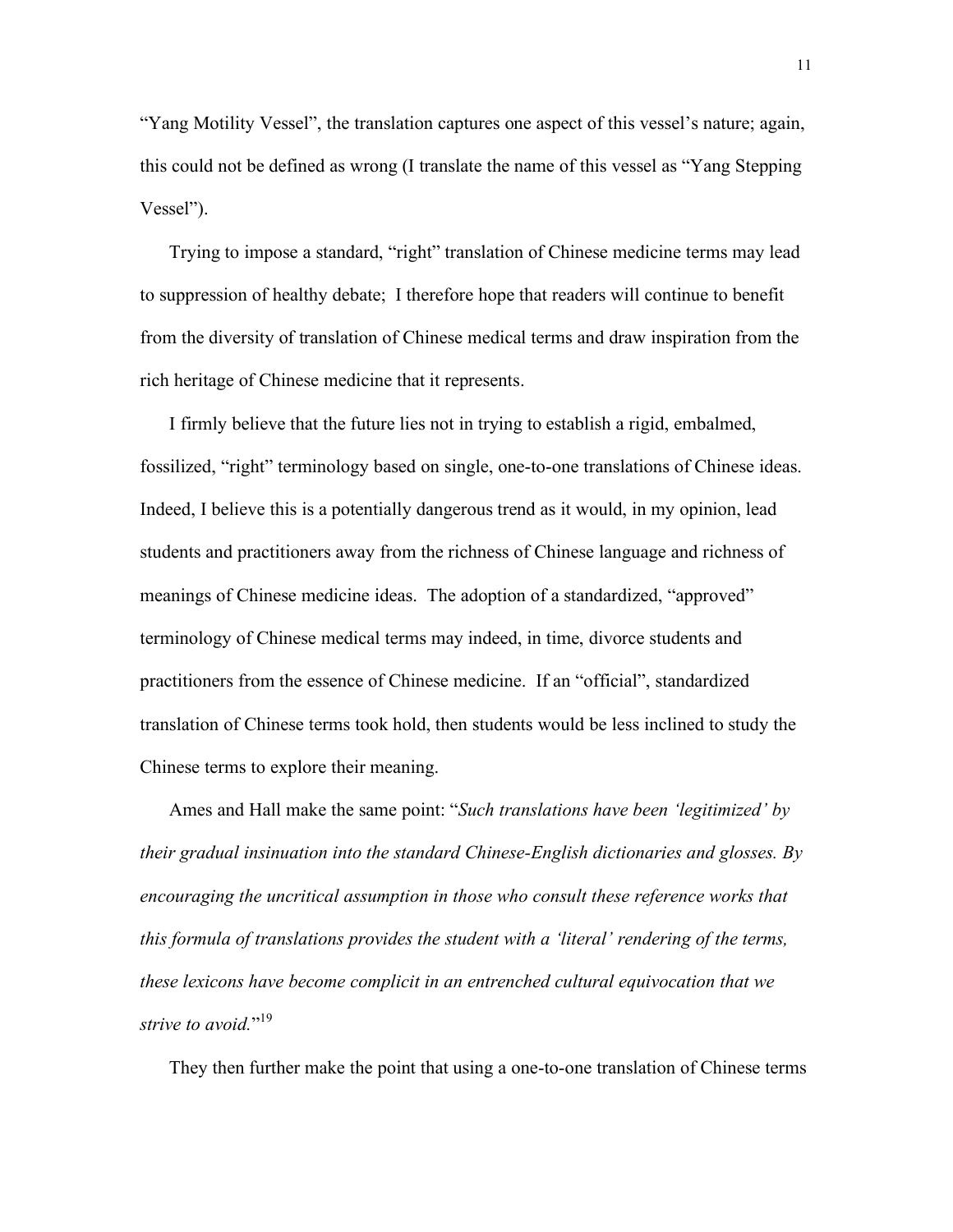ignores the cultural background where they came from: "*Our argument is that it is in fact these formulaic usages that are radical interpretations. To our mind, to consciously or unconsciously transplant a text from its own historical and intellectual soil and replant it in one that has decidedly different philosophical landscape is to take liberties with the text and is radical in the sense it tampers with its very roots.*" 20

As I said above, an "official", standardized translation of Chinese terms may make students and practitioners less inclined to study the Chinese terms to explore their meaning with their own interpretation. Ames and Hall say: "*Our goal is not to replace one inadequate formula with another. Our translations are intended as no more than suggestive 'placeholders' that refer readers back to this glossary to negotiate their own meaning, and, we hope, to appropriate the Chinese terms for themselves*." 21

Moreover, imposing an "approved" terminology in English betrays an Anglo-centric world view: to be consistent, we should then have an "approved" terminology in every major language of the world. It seems to me much better to try and understand the spirit and the essence of Chinese medicine by studying its characters and their *clinical* significance and using *pinyin* transliteration whenever appropriate.

Trying to fossilize Chinese medicine terms into an imposed terminology goes against the very essence of the Chinese language which, as Ames says, is not logocentric and in which words do not name essences: rather, they indicate always-transitory processes and events. The language of process is vague, allusive and suggestive.

Because Chinese language is a language of *process*, the question arises also whether practising Chinese medicine actually helps the understanding of Chinese medical terminology: in my opinion, in many cases it does. For example, I feel that clinical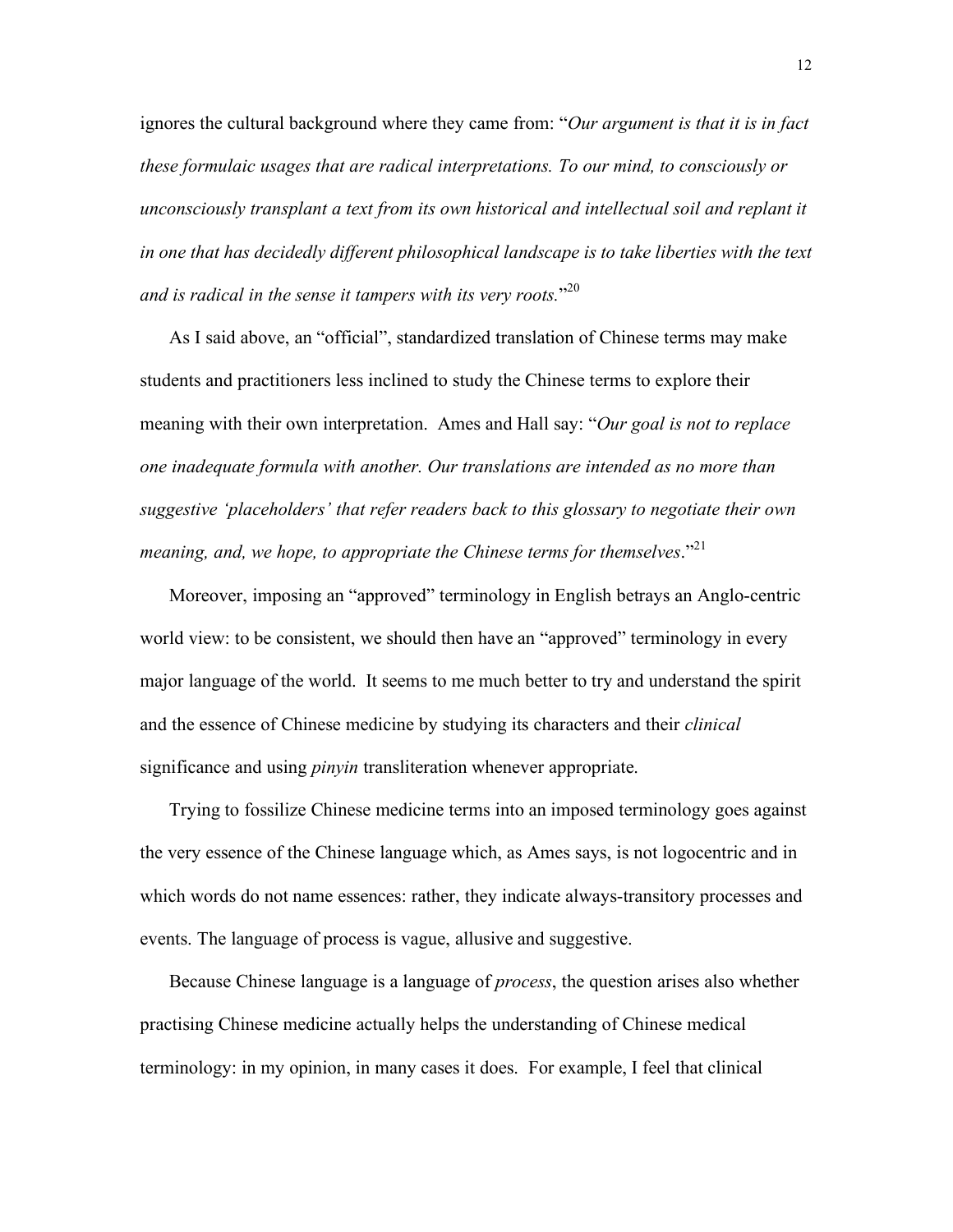experience helps us to understand the nature of the *Chong Mai* (Penetrating Vessel) and therefore helps us to understand the term *Chong* in a "knowing practice" way (as Farquhar defines it)<sup>22</sup> rather than a theoretical way.

Of course, a translator of Chinese books should strive for precision and consistency, but we must accept that there is a rich multiplicity of meanings for any give idea of Chinese medicine. The *Chong Mai* is a good example of this multiplicity as the term *chong* could be translated as "throroughfare", "strategic cross-roads", "to penetrate", "to rush", "to rush upwards", "to charge", "activity", "movement" and "free passage". Which of these translations is "correct"? They are all correct as they all convey an idea of the nature and function of the *Chong Mai*.

I therefore think that the future of teaching Chinese medicine lies not in trying to impose the straight-jacket of a rigid terminology of the rich ideas of Chinese medicine, but in teaching students more and more Chinese characters explaining the richness of meanings associated with them in the context of Chinese medicine. I myself, would not like my own terminology to be "adopted" as the "correct" or "official" one: I would rather see colleges teaching more and more Chinese to their students by illustrating the rich meanings of Chinese medicine terms. As mentioned above, my main motive for translating all terms is purely for reasons of style in an English-language textbook; when I lecture I generally use *pinyin* terms but, most of all, I show the students the Chinese characters and try to convey their meaning in the context of Chinese medicine.

Finally, I would like to explain my continued translation of *Wu Xing* as "Five Elements". The term "Five Elements" has been used by most Western practitioners of Chinese Medicine for a long time (also in French and other European languages). Some authors consider this to be a misunderstanding of the meaning of the Chinese term "*Wu*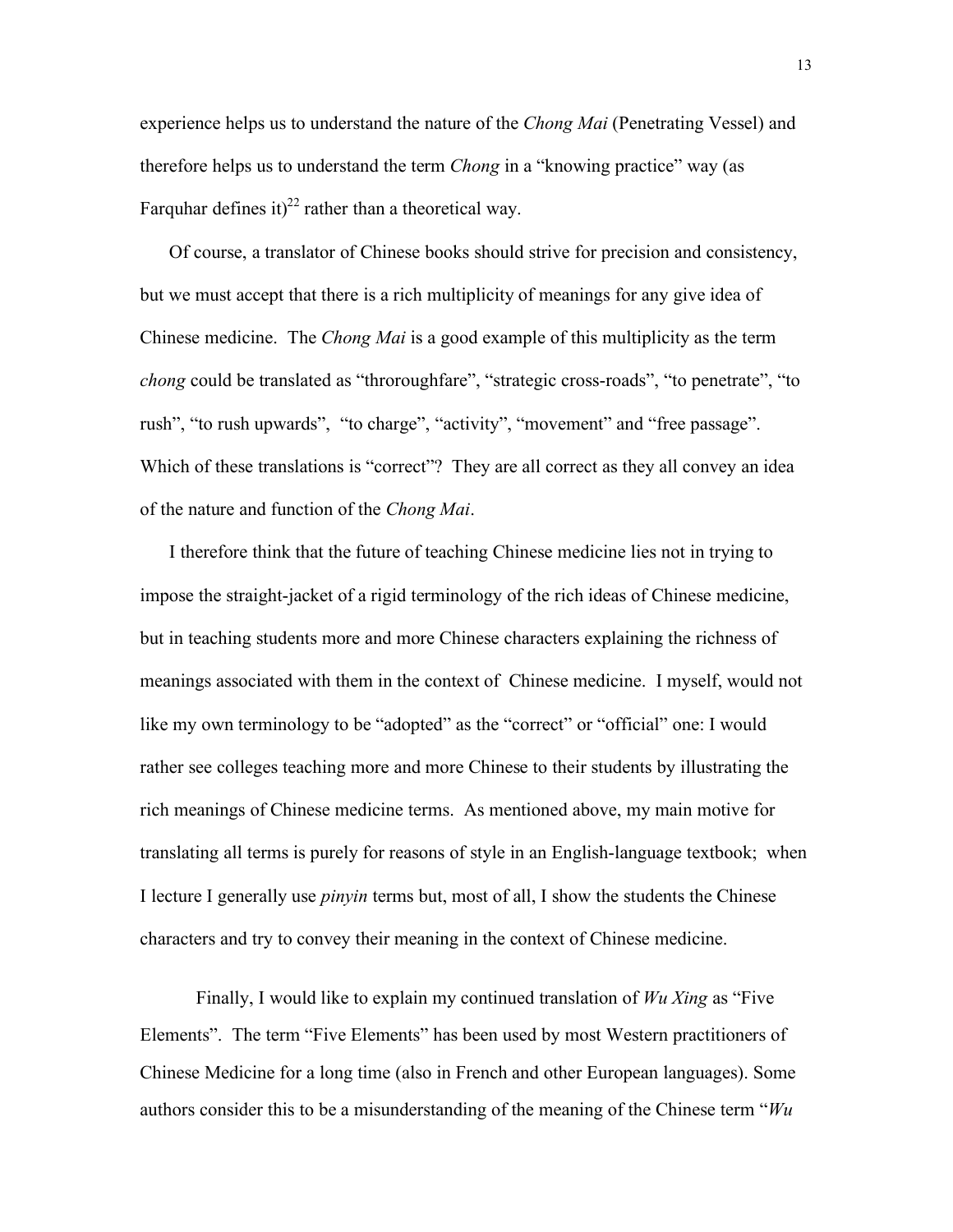*Xing*", perpetuated over the years. "*Wu*" means "five" and "*Xing*" means "movement", "process", "to go", "conduct" or "behaviour". Most authors therefore think that the word "*Xing*" cannot indicate "element" as a basic constituent of Nature, as was supposedly intended in ancient Greek philosophy.

This is, in my opinion, only partly true as the elements, as they were conceived by various Greek philosophers over the centuries, were not always considered "basic constituents" of Nature or "passive motionless fundamental substances".<sup>23</sup> Some Greek philosophers conceived the elements as dynamic qualities of Nature, in a way similar to Chinese philosophy.

For example, Aristotle gave a definite dynamic interpretation to the four elements and called them "primary form" (*prota somata*). He said: "*Earth and Fire are opposites also due to the opposition of the respective qualities with which they are revealed to our senses: Fire is hot, Earth is cold. Besides the fundamental opposition of hot and cold, there is another one, i.e. that of dry and wet: hence the four possible combinations of hot-dry [Fire], hot-wet [Air], cold-dry [Earth] and cold-wet [Water] . . . the elements can mix with each other and can even transform into one another . . . thus Earth, which is cold and dry, can generate Water if wetness replaces dryness.*"<sup>24</sup>

To Aristotle, therefore, the four elements became the four basic qualities of natural phenomena, classified as combinations of four qualities, hot, cold, dry and wet. As is apparent from the above statement, the Aristotelian elements could even transform into one another and generate each other.

This interpretation is very similar to the Chinese one, in which the elements are qualities of Nature. Furthermore, it is interesting to note the similarity with the Chinese theory of Yin-Yang: the four Aristotelian elements derive from the interaction of the basic Yin-Yang qualities of cold-hot and dry-wet.

Thus, it is not entirely true to say that the Greek elements were conceived only as the basic constituents of matter, the "building blocks" of Nature which would make the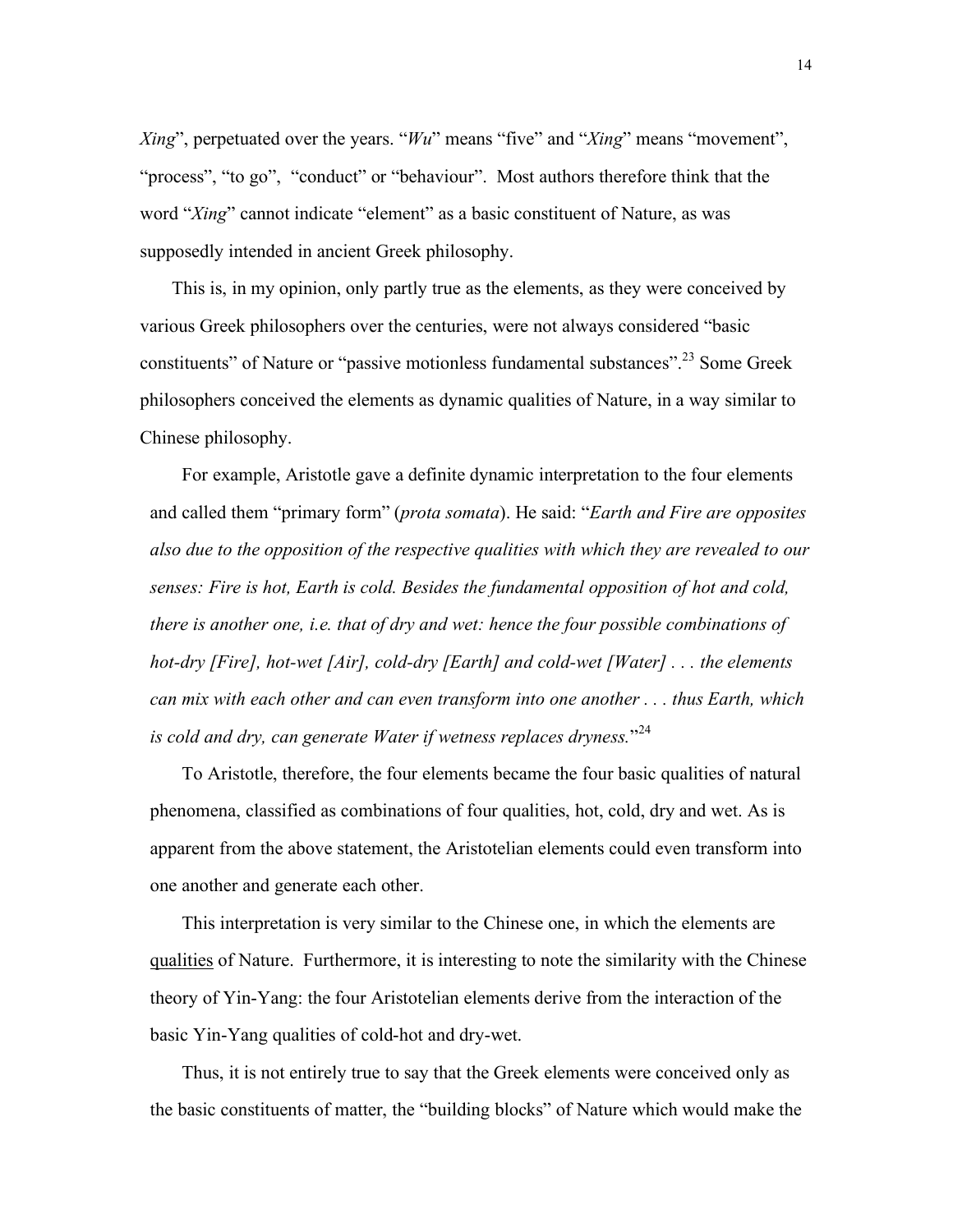use of the word "element" wrong to indicate *xing*. Furthermore, the word "elements" does not necessarily imply that: it does so only in its modern chemical interpretation. In conclusion, for the above reasons I have kept the word "element" as a translation of the Chinese word "*xing*". According to Wang, the term "Five Elements" could be translate in a number of ways, e.g. "agents", "entities", "goings', "conduct", "doings", "forces", "activites", and "stages of change".<sup>25</sup>

Recently, the term "Five Phases" is gaining acceptance but some sinologists disagree with this translation and propose returning to 'Five Elements". Friedrich and Lackner, for example, suggest restoring the term "elements".<sup>26</sup> Graham uses the term "Five Processes".<sup>27</sup> I would probably agree that "processes" is the best translation of *Wu Xing*. In fact, the book "Shang Shu" written during the Western Zhou dynasty (1000-771 BC) said: "*The Five Elements are Water, Fire, Wood, Metal and Earth. Water moistens downwards; Fire flares upwards; Wood can be bent and straightened; Metal can be moulded and can harden; Earth allows sowing, growing and reaping*." 28

Some sinologists (e.g. Needham and Fung Yu Lan) still use the term "element". Fung Yu Lan suggests that a possible translation of *wu xing* could be "Five Activities" or "Five Agents".<sup>29</sup> Although the term "five phases" has gained some acceptance as a translation of "*wu xing*", I find this term restrictive as it clearly refers to only one aspect of the Five Elements, i.e. phases of a (seasonal) cycle.

A glossary with *pinyin* terms, Chinese characters and English translation appears in the glossaries of my books. I include both a *Pinyin-*English and an English-*Pinyin* glossary.

<sup>&</sup>lt;sup>1</sup> Ames R T, Rosemont H 1998 The Analects of Confucius – a Philosophical Translation, Ballantine